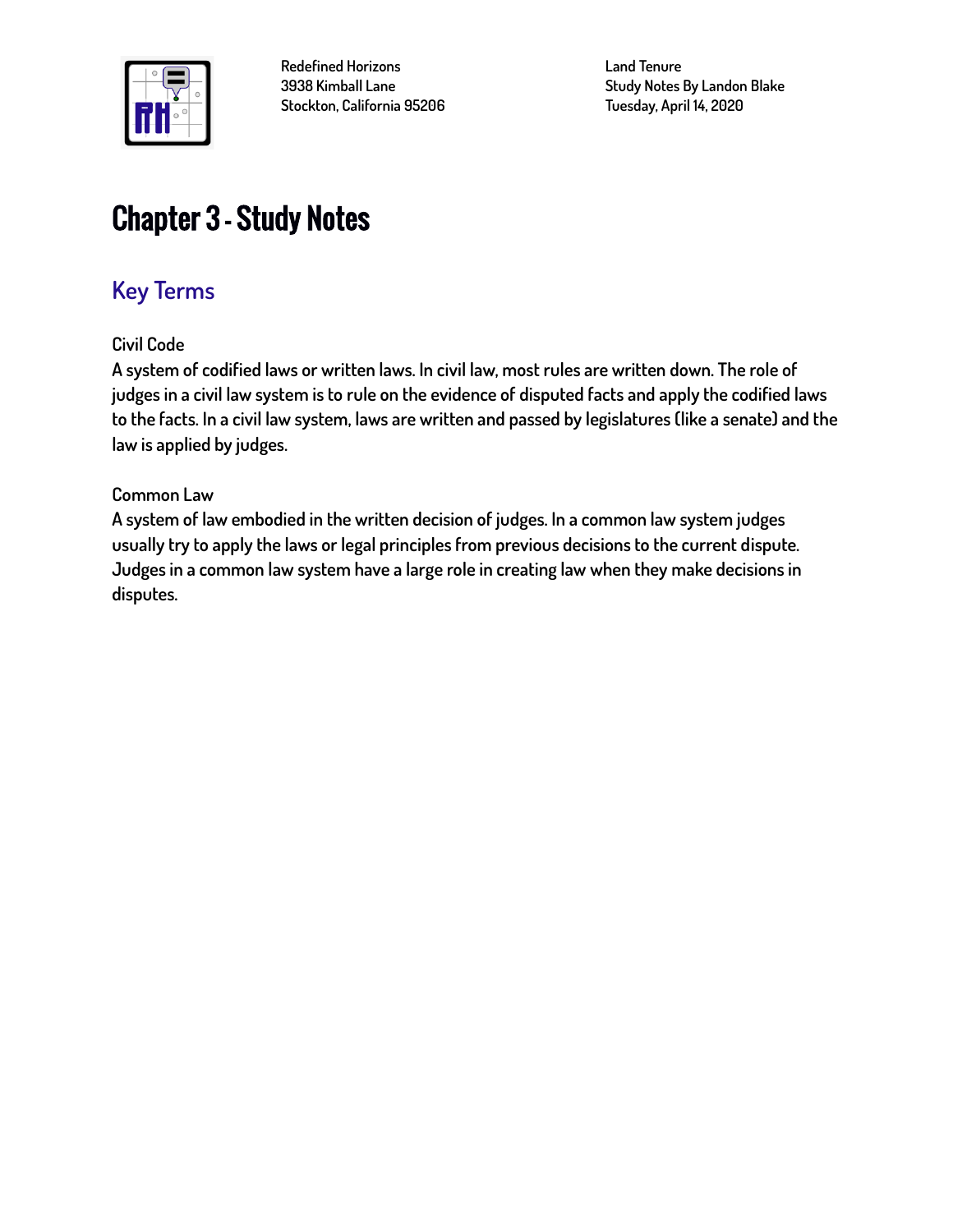

**Redefined Horizons 3938 Kimball Lane Stockton, California 95206** **Land Tenure Study Notes By Landon Blake Tuesday, April 14, 2020**

## **Key Concepts**

**Land law in the United States is a mixture of civil law and common law.**

- **Most states in the United States have a small portion of civil law that deals with land. (For example: In California there are codes about the form and content of deeds and the recording system for real property transactions.)**
- **The majority of land law in the united states, including the laws that guide surveyors, are from common law. This means land surveyors have to be aware of important court decisions that guide their work. This includes court decisions from neighboring states.**

**History is an important part or boundary retracements surveys.**

- **Boundaries must remain fixed in their original location over time. This requires understanding the historical context in which the boundaries were created.**
- **Land tenure (the way land rights are held, or owned) is directly related to land title. Land title is related to history. (For example: In California, private land owners inside of a Mexican Land Grant own the bed of navigable rivers. Those land owners outside of a Mexican land grant only own to the high water mark.)**
- **Because land surveyors locate the limits of land tenure, they need to know about land title and the history of land title.**

**Basic Overview Of The Historic Sources Of Land Title In The United States**

- **The source of private land title in the original 13 colonies were royal grants from the kings or queen's of the colonial powers.**
- **States and territories outside of the 13 colonies but east of the Mississippi River granted their unclaimed land to the federal government when they became states.**
- **The public domain states (mostly west of the Mississipi River) were largely acquired from foreign colonial powers in a series of purchases or treaties. In these states, almost all the unclaimed land currently in private ownership was at one time owned by the federal government of the United States.**

## **Unanswered Questions and Things Left Unsaid**

**Why is the protection of land rights so important for economic growth and the wealth of societies?**

• **Strong land rights give land-owners the incentive to invest in and maintain their property. In places without strong land rights, it is too risky to invest in land as your investment may be taken by the government or other private citizens. Poorly protected land rights also hinder lending. (Land is the most common collateral for commercial lending.) The lack of**